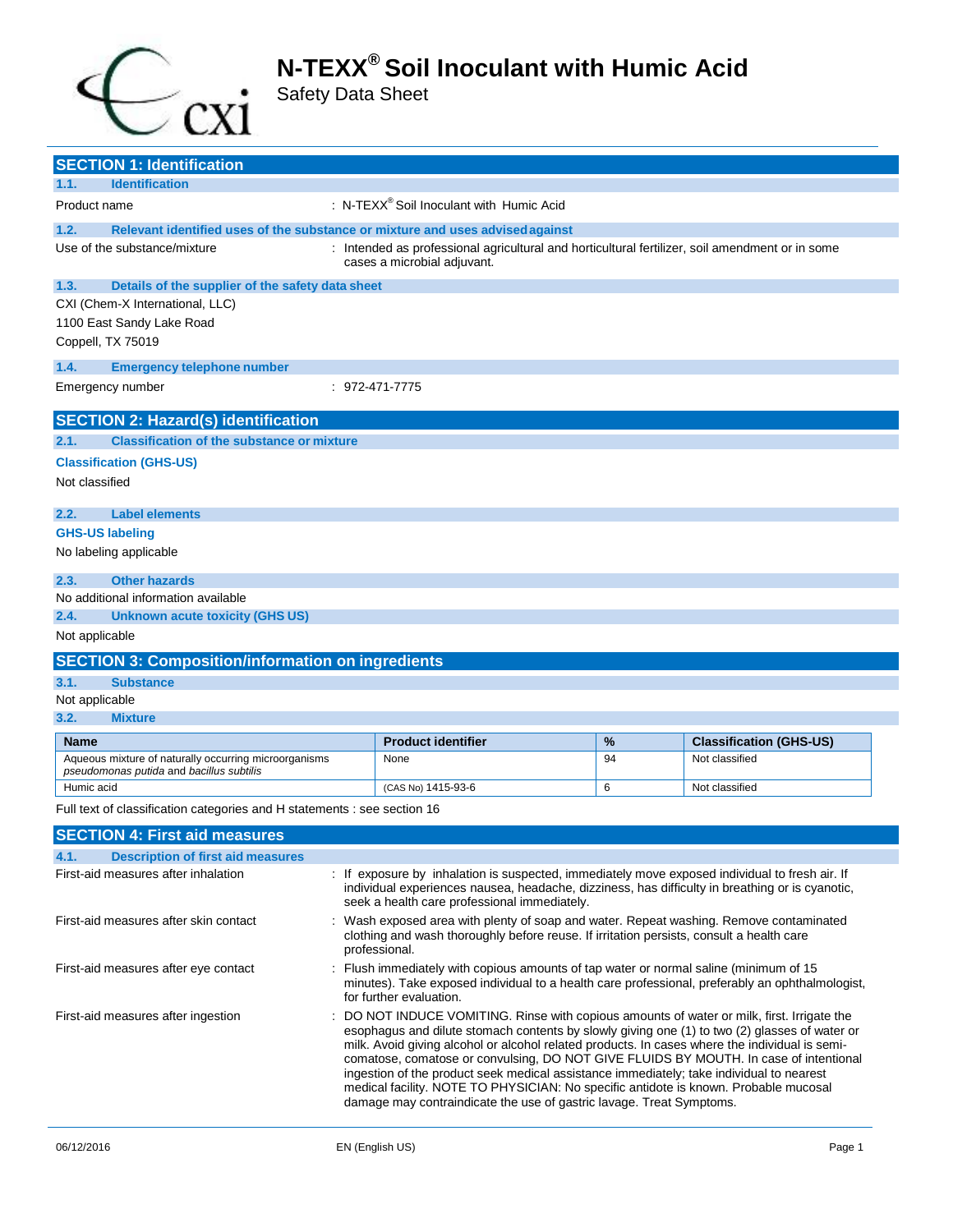Safety Data Sheet

| 4.2.<br>Most important symptoms and effects, both acute and delayed                |                                                                                                                                                                                                                                                                                                                                                                                                                                                                                                                                                                                                                                                                                                                                                                                                                                                                                                                                                                                                                                                                                                                                                                                                                                                                                                                                                                                                                                                                                                                                                                                                                                                 |
|------------------------------------------------------------------------------------|-------------------------------------------------------------------------------------------------------------------------------------------------------------------------------------------------------------------------------------------------------------------------------------------------------------------------------------------------------------------------------------------------------------------------------------------------------------------------------------------------------------------------------------------------------------------------------------------------------------------------------------------------------------------------------------------------------------------------------------------------------------------------------------------------------------------------------------------------------------------------------------------------------------------------------------------------------------------------------------------------------------------------------------------------------------------------------------------------------------------------------------------------------------------------------------------------------------------------------------------------------------------------------------------------------------------------------------------------------------------------------------------------------------------------------------------------------------------------------------------------------------------------------------------------------------------------------------------------------------------------------------------------|
| Symptoms/injuries after inhalation                                                 | : None anticipated under normal product handling conditions.                                                                                                                                                                                                                                                                                                                                                                                                                                                                                                                                                                                                                                                                                                                                                                                                                                                                                                                                                                                                                                                                                                                                                                                                                                                                                                                                                                                                                                                                                                                                                                                    |
| Symptoms/injuries after skin contact                                               | May cause moderate irritation.                                                                                                                                                                                                                                                                                                                                                                                                                                                                                                                                                                                                                                                                                                                                                                                                                                                                                                                                                                                                                                                                                                                                                                                                                                                                                                                                                                                                                                                                                                                                                                                                                  |
| Symptoms/injuries after eye contact                                                | May cause irritation.                                                                                                                                                                                                                                                                                                                                                                                                                                                                                                                                                                                                                                                                                                                                                                                                                                                                                                                                                                                                                                                                                                                                                                                                                                                                                                                                                                                                                                                                                                                                                                                                                           |
| Symptoms/injuries after ingestion                                                  | : May be harmful if swallowed.                                                                                                                                                                                                                                                                                                                                                                                                                                                                                                                                                                                                                                                                                                                                                                                                                                                                                                                                                                                                                                                                                                                                                                                                                                                                                                                                                                                                                                                                                                                                                                                                                  |
| 4.3.<br>Indication of any immediate medical attention and special treatment needed |                                                                                                                                                                                                                                                                                                                                                                                                                                                                                                                                                                                                                                                                                                                                                                                                                                                                                                                                                                                                                                                                                                                                                                                                                                                                                                                                                                                                                                                                                                                                                                                                                                                 |
| No additional information available                                                |                                                                                                                                                                                                                                                                                                                                                                                                                                                                                                                                                                                                                                                                                                                                                                                                                                                                                                                                                                                                                                                                                                                                                                                                                                                                                                                                                                                                                                                                                                                                                                                                                                                 |
| <b>SECTION 5: Firefighting measures</b>                                            |                                                                                                                                                                                                                                                                                                                                                                                                                                                                                                                                                                                                                                                                                                                                                                                                                                                                                                                                                                                                                                                                                                                                                                                                                                                                                                                                                                                                                                                                                                                                                                                                                                                 |
| 5.1.<br><b>Extinguishing media</b>                                                 |                                                                                                                                                                                                                                                                                                                                                                                                                                                                                                                                                                                                                                                                                                                                                                                                                                                                                                                                                                                                                                                                                                                                                                                                                                                                                                                                                                                                                                                                                                                                                                                                                                                 |
| Suitable extinguishing media                                                       | : Use extinguishing media appropriate for surrounding fire.                                                                                                                                                                                                                                                                                                                                                                                                                                                                                                                                                                                                                                                                                                                                                                                                                                                                                                                                                                                                                                                                                                                                                                                                                                                                                                                                                                                                                                                                                                                                                                                     |
| Unsuitable extinguishing media                                                     | : None.                                                                                                                                                                                                                                                                                                                                                                                                                                                                                                                                                                                                                                                                                                                                                                                                                                                                                                                                                                                                                                                                                                                                                                                                                                                                                                                                                                                                                                                                                                                                                                                                                                         |
| 5.2.<br>Special hazards arising from the substance or mixture                      |                                                                                                                                                                                                                                                                                                                                                                                                                                                                                                                                                                                                                                                                                                                                                                                                                                                                                                                                                                                                                                                                                                                                                                                                                                                                                                                                                                                                                                                                                                                                                                                                                                                 |
| Fire hazard                                                                        | : None known.                                                                                                                                                                                                                                                                                                                                                                                                                                                                                                                                                                                                                                                                                                                                                                                                                                                                                                                                                                                                                                                                                                                                                                                                                                                                                                                                                                                                                                                                                                                                                                                                                                   |
| <b>Explosion hazard</b>                                                            | : None known.                                                                                                                                                                                                                                                                                                                                                                                                                                                                                                                                                                                                                                                                                                                                                                                                                                                                                                                                                                                                                                                                                                                                                                                                                                                                                                                                                                                                                                                                                                                                                                                                                                   |
| 5.3.<br><b>Advice for firefighters</b>                                             |                                                                                                                                                                                                                                                                                                                                                                                                                                                                                                                                                                                                                                                                                                                                                                                                                                                                                                                                                                                                                                                                                                                                                                                                                                                                                                                                                                                                                                                                                                                                                                                                                                                 |
| Protection during firefighting                                                     | : Firefighters should wear full protective gear.                                                                                                                                                                                                                                                                                                                                                                                                                                                                                                                                                                                                                                                                                                                                                                                                                                                                                                                                                                                                                                                                                                                                                                                                                                                                                                                                                                                                                                                                                                                                                                                                |
| <b>SECTION 6: Accidental release measures</b>                                      |                                                                                                                                                                                                                                                                                                                                                                                                                                                                                                                                                                                                                                                                                                                                                                                                                                                                                                                                                                                                                                                                                                                                                                                                                                                                                                                                                                                                                                                                                                                                                                                                                                                 |
| 6.1.<br>Personal precautions, protective equipment and emergencyprocedures         |                                                                                                                                                                                                                                                                                                                                                                                                                                                                                                                                                                                                                                                                                                                                                                                                                                                                                                                                                                                                                                                                                                                                                                                                                                                                                                                                                                                                                                                                                                                                                                                                                                                 |
| 6.1.1.<br>For non-emergency personnel                                              |                                                                                                                                                                                                                                                                                                                                                                                                                                                                                                                                                                                                                                                                                                                                                                                                                                                                                                                                                                                                                                                                                                                                                                                                                                                                                                                                                                                                                                                                                                                                                                                                                                                 |
| No additional information available                                                |                                                                                                                                                                                                                                                                                                                                                                                                                                                                                                                                                                                                                                                                                                                                                                                                                                                                                                                                                                                                                                                                                                                                                                                                                                                                                                                                                                                                                                                                                                                                                                                                                                                 |
|                                                                                    |                                                                                                                                                                                                                                                                                                                                                                                                                                                                                                                                                                                                                                                                                                                                                                                                                                                                                                                                                                                                                                                                                                                                                                                                                                                                                                                                                                                                                                                                                                                                                                                                                                                 |
| 6.1.2.<br>For emergency responders                                                 |                                                                                                                                                                                                                                                                                                                                                                                                                                                                                                                                                                                                                                                                                                                                                                                                                                                                                                                                                                                                                                                                                                                                                                                                                                                                                                                                                                                                                                                                                                                                                                                                                                                 |
| No additional information available                                                |                                                                                                                                                                                                                                                                                                                                                                                                                                                                                                                                                                                                                                                                                                                                                                                                                                                                                                                                                                                                                                                                                                                                                                                                                                                                                                                                                                                                                                                                                                                                                                                                                                                 |
| 6.2.<br><b>Environmental precautions</b>                                           |                                                                                                                                                                                                                                                                                                                                                                                                                                                                                                                                                                                                                                                                                                                                                                                                                                                                                                                                                                                                                                                                                                                                                                                                                                                                                                                                                                                                                                                                                                                                                                                                                                                 |
| Prevent entry to sewers and public waters.                                         |                                                                                                                                                                                                                                                                                                                                                                                                                                                                                                                                                                                                                                                                                                                                                                                                                                                                                                                                                                                                                                                                                                                                                                                                                                                                                                                                                                                                                                                                                                                                                                                                                                                 |
| 6.3.<br>Methods and material for containment and cleaning up                       |                                                                                                                                                                                                                                                                                                                                                                                                                                                                                                                                                                                                                                                                                                                                                                                                                                                                                                                                                                                                                                                                                                                                                                                                                                                                                                                                                                                                                                                                                                                                                                                                                                                 |
| For containment                                                                    | : Stop the flow of material, if this is without risk.                                                                                                                                                                                                                                                                                                                                                                                                                                                                                                                                                                                                                                                                                                                                                                                                                                                                                                                                                                                                                                                                                                                                                                                                                                                                                                                                                                                                                                                                                                                                                                                           |
| Methods for cleaning up                                                            | : Initially minimize area affected by the spill or leak. Block any potential routes to water system<br>(e.g., sewers, streams, lakes, etc.). Based on the product's toxicological and chemical<br>properties, and on the size and location of the spill or leak, assess the impact on contaminated<br>environments (e.g. water systems, ground, air equipment, etc.). There are no methods<br>available to completely eliminate any toxicity this product may have on aquatic environments.<br>Minimize adverse effects on these environments. CXI can be contacted for technical<br>assistance. Determine if federal, state and/or local release notification is required. Recover as<br>much of the pure product as possible into appropriate containers. Later, determine if this<br>recovered product can be used for its intended purpose. Address clean-up of contaminated<br>environments. Spill or leak residuals may have to be collected and disposed of. Clay, soil or<br>commercially available absorbents may be used to recover any material that cannot readily be<br>recovered as pure product. Flushing residual material to an industrial sewer, if present at the<br>site of a spill or leak incident may be acceptable if authorized approval is obtained. If product<br>and/or spill/leak residuals are flushed to an industrial sewer, insure that they do not come into<br>contact with incompatible materials. Contact the person(s) responsible for the operation of your<br>facility's industrial sewer system prior to intentionally flushing or pumping spills or leaks of this<br>product to the industrial sewer. |
| 6.4.<br><b>Reference to other sections</b><br>No additional information available  |                                                                                                                                                                                                                                                                                                                                                                                                                                                                                                                                                                                                                                                                                                                                                                                                                                                                                                                                                                                                                                                                                                                                                                                                                                                                                                                                                                                                                                                                                                                                                                                                                                                 |
| <b>SECTION 7: Handling and storage</b>                                             |                                                                                                                                                                                                                                                                                                                                                                                                                                                                                                                                                                                                                                                                                                                                                                                                                                                                                                                                                                                                                                                                                                                                                                                                                                                                                                                                                                                                                                                                                                                                                                                                                                                 |
| 7.1.<br><b>Precautions for safe handling</b>                                       |                                                                                                                                                                                                                                                                                                                                                                                                                                                                                                                                                                                                                                                                                                                                                                                                                                                                                                                                                                                                                                                                                                                                                                                                                                                                                                                                                                                                                                                                                                                                                                                                                                                 |
| Precautions for safe handling                                                      | : Wash thoroughly after handling.                                                                                                                                                                                                                                                                                                                                                                                                                                                                                                                                                                                                                                                                                                                                                                                                                                                                                                                                                                                                                                                                                                                                                                                                                                                                                                                                                                                                                                                                                                                                                                                                               |
| 7.2.<br>Conditions for safe storage, including any incompatibilities               |                                                                                                                                                                                                                                                                                                                                                                                                                                                                                                                                                                                                                                                                                                                                                                                                                                                                                                                                                                                                                                                                                                                                                                                                                                                                                                                                                                                                                                                                                                                                                                                                                                                 |
| Storage conditions                                                                 | : Keep/store only in original container. Store in a well-ventilated place. Keep container tightly<br>closed. Do not store together with: Combustible substance, reducing agents. Best stored inside<br>out of direct sunlight between 50°-90°F.                                                                                                                                                                                                                                                                                                                                                                                                                                                                                                                                                                                                                                                                                                                                                                                                                                                                                                                                                                                                                                                                                                                                                                                                                                                                                                                                                                                                 |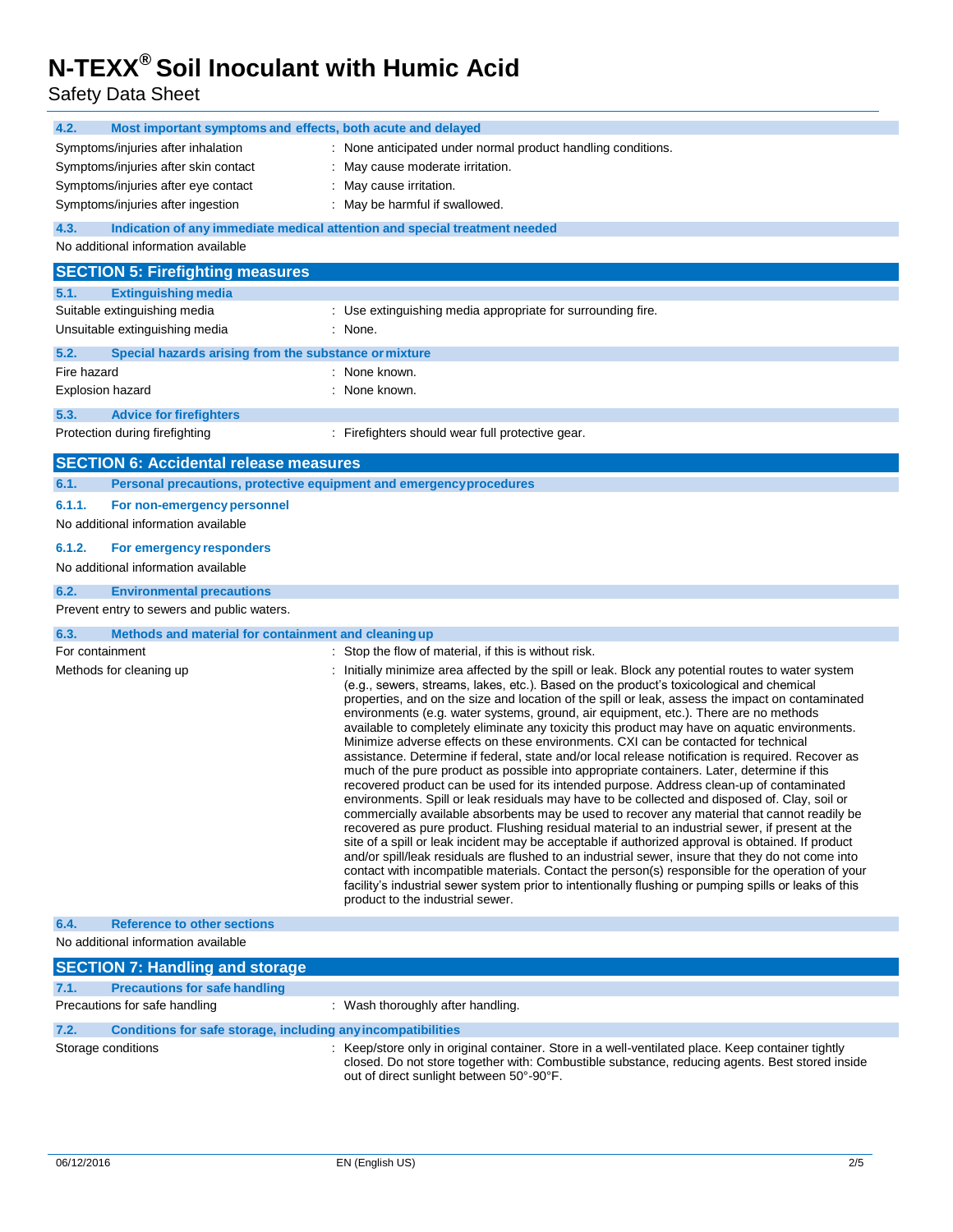Safety Data Sheet

| <b>SECTION 8: Exposure controls/personal protection</b><br>8.1.<br><b>Control parameters</b> |                                                                                                                    |  |
|----------------------------------------------------------------------------------------------|--------------------------------------------------------------------------------------------------------------------|--|
|                                                                                              |                                                                                                                    |  |
| Humic acid (1415-93-6)<br>Not applicable                                                     |                                                                                                                    |  |
|                                                                                              |                                                                                                                    |  |
| 8.2.<br><b>Exposure controls</b>                                                             |                                                                                                                    |  |
| Appropriate engineering controls                                                             | : General (mechanical) room ventilation is expected to be satisfactory for normal handling.                        |  |
| Hand protection                                                                              | Standard household rubber gloves are sufficient.                                                                   |  |
| Eye protection                                                                               | Wear safety goggles.                                                                                               |  |
| Skin and body protection                                                                     | : Wear long sleeved shirt and long pants as a precautionary measure.                                               |  |
| Respiratory protection                                                                       | If airborne concentrations are above the applicable exposure limits, use NIOSH approved<br>respiratory protection. |  |
| <b>SECTION 9: Physical and chemical properties</b>                                           |                                                                                                                    |  |
| 9.1.<br>Information on basic physical and chemical properties                                |                                                                                                                    |  |
| Physical state                                                                               | : Liquid                                                                                                           |  |
| Color                                                                                        | : Dark brown                                                                                                       |  |
| Odor                                                                                         | : None                                                                                                             |  |
| Odor threshold                                                                               | : No data available                                                                                                |  |
| pH                                                                                           | : 8                                                                                                                |  |
| Melting point                                                                                | : No data available                                                                                                |  |
| Freezing point                                                                               | No data available                                                                                                  |  |
| Boiling point                                                                                | : $100 °C$                                                                                                         |  |
| Flash point                                                                                  | : No data available                                                                                                |  |
| Relative evaporation rate (butyl acetate=1)                                                  | : No data available                                                                                                |  |
| Flammability (solid, gas)                                                                    | : No data available                                                                                                |  |
| Vapor pressure                                                                               | : No data available                                                                                                |  |
| Relative vapor density at 20 °C                                                              | : No data available                                                                                                |  |
| Relative density                                                                             | : No data available                                                                                                |  |
| Specific gravity / density                                                                   | : 0.984 g/ml                                                                                                       |  |
| Solubility                                                                                   | : No data available                                                                                                |  |
| Log Pow                                                                                      | : No data available                                                                                                |  |
| Auto-ignition temperature                                                                    | : $>600 °C$                                                                                                        |  |
| Decomposition temperature                                                                    | : No data available                                                                                                |  |
| Viscosity                                                                                    | : No data available                                                                                                |  |
| Viscosity, kinematic                                                                         | No data available                                                                                                  |  |
| Viscosity, dynamic                                                                           | : No data available                                                                                                |  |
| <b>Explosion limits</b>                                                                      | : No data available                                                                                                |  |
| <b>Explosive properties</b>                                                                  | : No data available                                                                                                |  |
| Oxidizing properties                                                                         | : No data available                                                                                                |  |
| 9.2.<br><b>Other information</b>                                                             |                                                                                                                    |  |
| No additional information available                                                          |                                                                                                                    |  |
| <b>SECTION 10: Stability and reactivity</b>                                                  |                                                                                                                    |  |
| 10.1.<br><b>Reactivity</b>                                                                   |                                                                                                                    |  |
| No additional information available                                                          |                                                                                                                    |  |
| 10.2.<br><b>Chemical stability</b>                                                           |                                                                                                                    |  |
| The product is stable at normal handling and storage conditions.                             |                                                                                                                    |  |
| 10.3.<br><b>Possibility of hazardous reactions</b>                                           |                                                                                                                    |  |
| Will not occur.                                                                              |                                                                                                                    |  |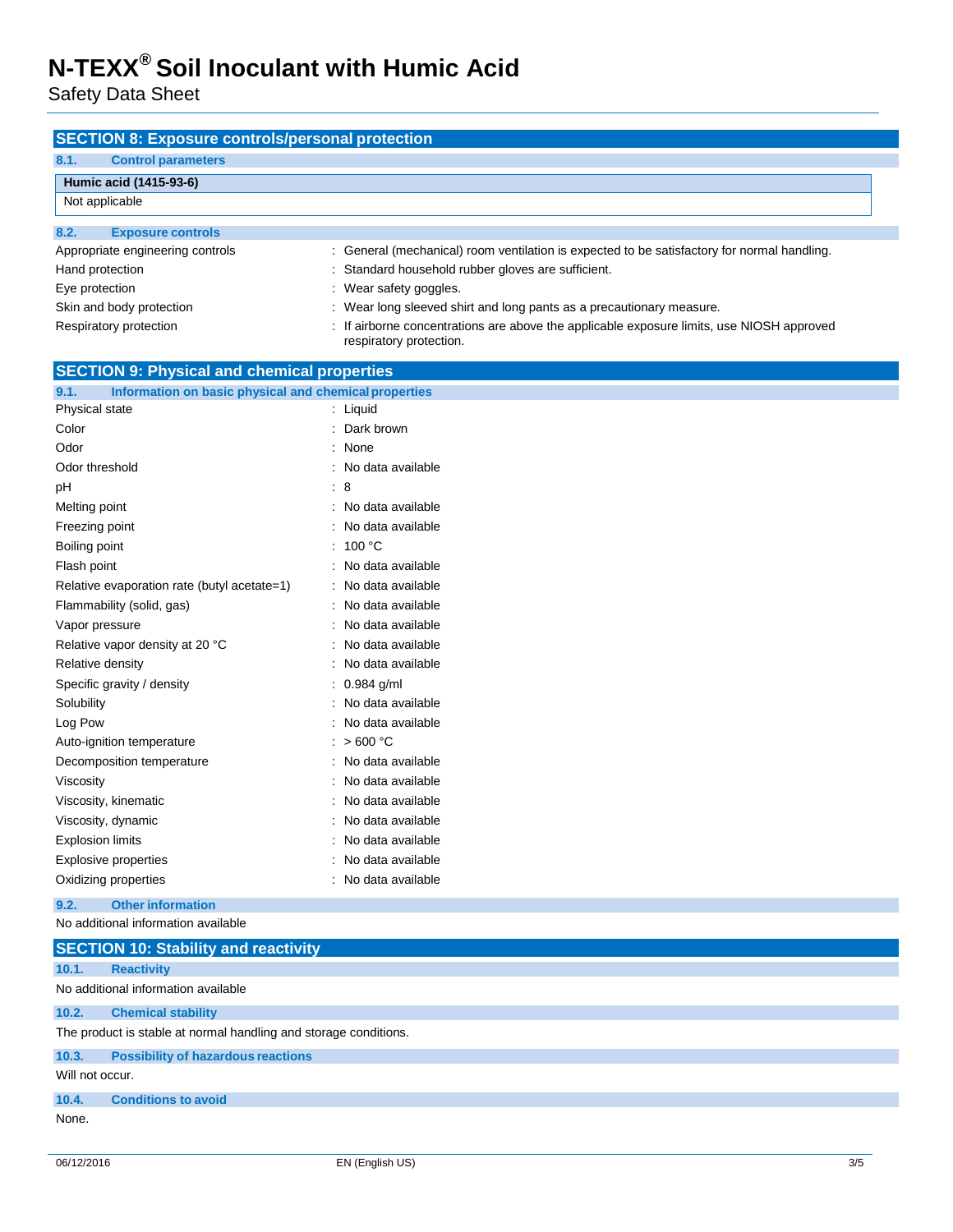Safety Data Sheet

| 10.5.<br><b>Incompatible materials</b><br>None.       |                                                                                                                                                                                                                                                                                                                                                                                                                                                                                                                                            |
|-------------------------------------------------------|--------------------------------------------------------------------------------------------------------------------------------------------------------------------------------------------------------------------------------------------------------------------------------------------------------------------------------------------------------------------------------------------------------------------------------------------------------------------------------------------------------------------------------------------|
| 10.6.<br><b>Hazardous decomposition products</b>      |                                                                                                                                                                                                                                                                                                                                                                                                                                                                                                                                            |
| Not determined.                                       |                                                                                                                                                                                                                                                                                                                                                                                                                                                                                                                                            |
| <b>SECTION 11: Toxicological information</b>          |                                                                                                                                                                                                                                                                                                                                                                                                                                                                                                                                            |
| 11.1.<br>Information on toxicological effects         |                                                                                                                                                                                                                                                                                                                                                                                                                                                                                                                                            |
| Acute toxicity                                        | : Oral: The test article was well-tolerated by Sprague Dawley female rats when administered<br>orally at 5000 mg/kg (body weight). No toxic signs were observed in any of the tested animals<br>and all animals gained weight at the end of the study. All major organs appeared healthy at<br>necropsy. Therefore, the LD50 is greater than 5000 mg/kg.                                                                                                                                                                                   |
|                                                       | Dermal: The test article (2000 mg/kg) was well-tolerated when exposed dermally to male and<br>female Sprague Dawley rats. All male animals appeared healthy during the course of the study<br>and all animals gained weight at the end of the test. No abnormalities were observed at gross<br>necropsy in male rats. One female rat (#7) lost weight (11.1 grams) at the end of the study.<br>Enlarged uterus was observed in the same animal at the end of the study. All other animals<br>were healthy and no abnormalities were noted. |
| Skin corrosion/irritation                             | : A Draize dermal irritation/corrosion study was performed and determined that the test article<br>was well tolerated when applied topically to skin of New Zealand white rabbits and no severe<br>reactions were observed. All animals appeared healthy during the course of the study. No skin<br>reactions were observed at 1 hour, 24, 48 and 72 hours after removal of the test article. Based<br>on the Draize rating system, the article was rated as non-irritating to the rabbit skin.                                            |
| Serious eye damage/irritation                         | : A Draize ocular irritation study was performed and determined that the test article was<br>considered to be well-tolerated when administered to rabbit eyes. The test article did not cause<br>a positive response. Based on the Kay and Calandra method of classifying eye irritation<br>properties, this test article was determined to be practically non-irritating to the eyes of New<br>Zealand white rabbits used in this study.                                                                                                  |
| Respiratory or skin sensitization                     | The test article was well tolerated when applied to guinea pig skin. All animals appeared<br>healthy and gained weight at the end of the study. The test group animals did not exhibit scores<br>higher than those of the negative control animals. The incidence for sensitization in test group<br>animals was 0. According to the criteria for this test, there was no sensitization potential of the<br>test article for the animals used in this study.                                                                               |
| Germ cell mutagenicity                                | : Not classified                                                                                                                                                                                                                                                                                                                                                                                                                                                                                                                           |
| Carcinogenicity                                       | : Not classified                                                                                                                                                                                                                                                                                                                                                                                                                                                                                                                           |
|                                                       |                                                                                                                                                                                                                                                                                                                                                                                                                                                                                                                                            |
| Reproductive toxicity                                 | : Not classified                                                                                                                                                                                                                                                                                                                                                                                                                                                                                                                           |
| Specific target organ toxicity (single exposure)      | : Not classified                                                                                                                                                                                                                                                                                                                                                                                                                                                                                                                           |
| Specific target organ toxicity (repeated<br>exposure) | : Not classified                                                                                                                                                                                                                                                                                                                                                                                                                                                                                                                           |
| Aspiration hazard                                     | : Not classified                                                                                                                                                                                                                                                                                                                                                                                                                                                                                                                           |

|       | <b>SECTION 12: Ecological information</b>                                                        |
|-------|--------------------------------------------------------------------------------------------------|
| 12.1. | <b>Toxicity</b>                                                                                  |
|       | LC50 (96h): 552,761.06 ppm (Menidia bberyllina)<br>LC50 (48h): 353,302.46 ppm (Mysidopsis bahia) |
| 12.2. | <b>Persistence and degradability</b>                                                             |
|       | No additional information available                                                              |
| 12.3. | <b>Bioaccumulative potential</b>                                                                 |
|       | No additional information available                                                              |